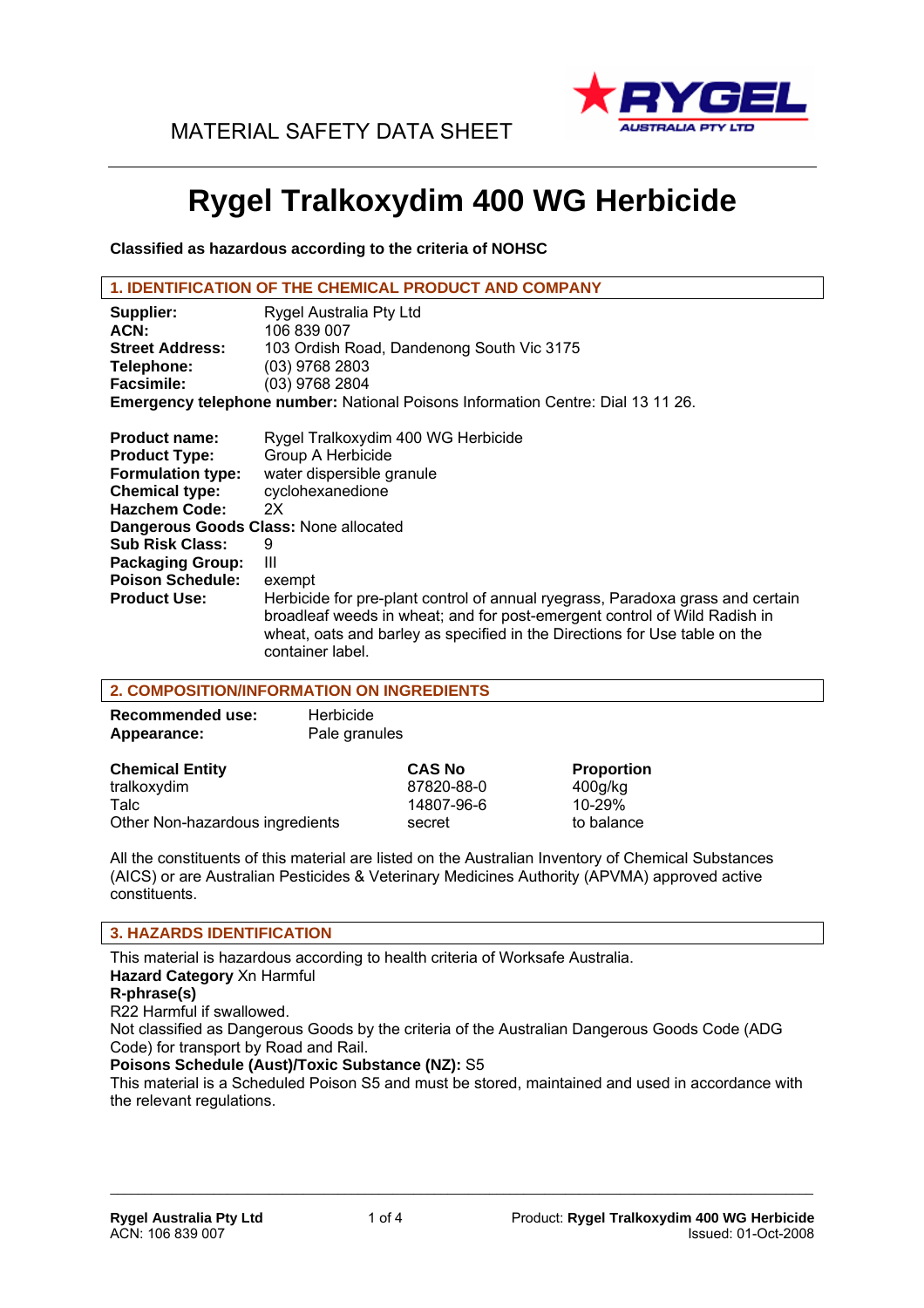### **4. FIRST AID MEASURES**

**Inhalation** Remove affected person to fresh air until recovered. If symptoms develop or persist, seek medical advice.

**Ingestion** Rinse mouth and then drink plenty of water. Obtain medical advice. If poisoning occurs, contact a doctor or Poisons Information Centre on 13 11 26 (Australia).

**Skin** Remove contaminated clothing and launder before re-use. Wash affected areas thoroughly with soap and water.

**Eye** If in eyes, hold eyelids open and wash with copious amounts of water for at least 15 minutes. Seek medical advice.

**Advice to Doctor** Treat symptomatically.

### **5. FIRE-FIGHTING MEASURES**

**Extinguishing Media:** Water fog, foam, carbon dioxide or dry chemical.

**Hazardous Combustion Products:** Combustible solid.

If involved in a fire, it will emit oxides of carbon, oxides of nitrogen and possibly oxides of sulfur. **Protective Equipment** 

Breathable air apparatus should be worn when fighting a fire in which this product is involved. **Other Information** Prevent fire water from entering drains or water bodies.

### **6. ACCIDENTAL RELEASE MEASURES**

**Spills & Disposal:** Recover the product by sweeping up or vacuuming without raising dust. Collect spilled material and waste in sealable open-top type containers for disposal. On-site disposal of concentrate is not acceptable.

**Personal Protection:** For appropriate personal protective equipment (PPE), refer Section 8. **Environmental Precautions:** 

This product is a herbicide and spills can damage crops, pastures and desirable vegetation.

### **7. HANDLING AND STORAGE**

**Handling** Avoid generating dusts while handling the product and mixing. If dusts are generated, it is advisable to wear a dust mask, refer Section 8.

**Storage** Store in the closed, original container in a cool, well ventilated area.

Do not store for prolonged periods in direct sunlight.

Keep container tightly sealed and do not store with seed, fertilisers or foodstuffs.

**Other Information** Always read the label and any attached leaflet before use.

### **8. EXPOSURE CONTROLS / PERSONAL PROTECTION**

### **National Exposure Standards**

No exposure standard for this product has been set; however, an exposure standard has been set for talc at 2.5 mg/m3.

The manufacturer has recommended the following exposure standard for tralkoxydim: TLV (TWA) 3 mg/m3, STEL - mg/m3.

#### **Respiratory Protection**

If dusts are present, wear a class P1 dust mask.

### **Personal Protective Equipment**

When opening the container, preparing spray and using the prepared spray wear cotton overalls buttoned to the neck and wrist and a washable hat, elbow-length PVC gloves and goggles.

# **Eng. Controls**

Handle in well ventilated areas, generally natural ventilation is adequate. Avoid generating and inhaling dusts.

### **Hygiene Measures**

After use and before eating, drinking or smoking, wash hands, arms and face thoroughly with soap and water. After each day's use, wash contaminated clothing and safety equipment.

 $\mathcal{L}_\mathcal{L} = \{ \mathcal{L}_\mathcal{L} = \{ \mathcal{L}_\mathcal{L} = \{ \mathcal{L}_\mathcal{L} = \{ \mathcal{L}_\mathcal{L} = \{ \mathcal{L}_\mathcal{L} = \{ \mathcal{L}_\mathcal{L} = \{ \mathcal{L}_\mathcal{L} = \{ \mathcal{L}_\mathcal{L} = \{ \mathcal{L}_\mathcal{L} = \{ \mathcal{L}_\mathcal{L} = \{ \mathcal{L}_\mathcal{L} = \{ \mathcal{L}_\mathcal{L} = \{ \mathcal{L}_\mathcal{L} = \{ \mathcal{L}_\mathcal{$ 

### **9. PHYSICAL AND CHEMICAL PROPERTIES**

Appearance: Pale granules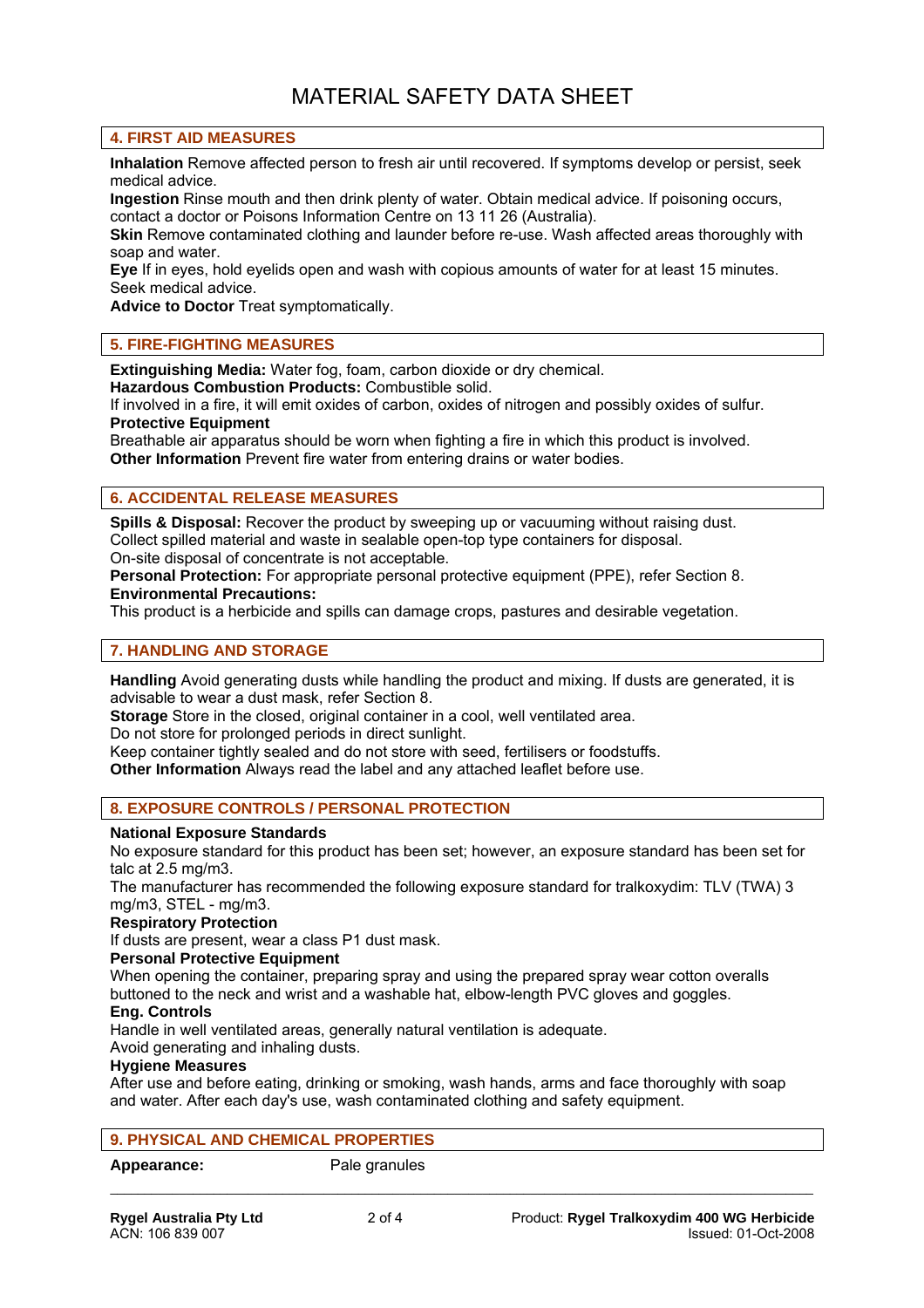# MATERIAL SAFETY DATA SHEET

**Melting Point:** 99 - 104°C for tralkoxydim **Solubility in Water:** Disperses in water<br>**Specific Gravity (H2O=1)** 1.16 **Specific Gravity (H2O=1) Partition co-efficient, Flammability:** Combustible **Ignition Temperature:** 550 - 600°C **Other Information:** pKa is 4.3 (tralkoxydim)

**Vapour Pressure:** 3.7 x 10-4 mPa (tralkoxydim) Kow Log P is 2.1 (tralkoxydim)

# **10. STABILITY AND REACTIVITY**

### **Stability**

Stable under normal conditions. **Hazardous Polymerization**  Hazardous polymerisation is not possible. **Conditions to Avoid**  Tralkoxydim (before formulation) has exhibited exothermic decomposition at around 100°C. Avoid heating the product to high temperatures.

# **11. TOXICOLOGICAL INFORMATION**

**Inhalation** May cause irritation to the respiratory tract. **Ingestion** Possible symptoms of exposure include: nausea, vomiting and central nervous system depression. **Skin** Prolonged contact with the concentrate may cause irritation. **Eye** May irritate the eyes. **Chronic Effects** Based on available data, repeated exposures are not anticipated to cause additional significant adverse effects. **Reproductive Toxicity**  No such effects have been observed in the absence of maternal toxicity. **Mutagenicity** Data indicates no mutagenic effects. **Carcinogenicity** Data indicates no carcinogenic effects. **Acute Toxicity - Oral** The following data is for the active ingredient, tralkoxydim. LD50 (rat, male) 1258 mg/kg LD50 (rat, female) 934 mg/kg **Acute Toxicity - Dermal**  LD50 (rat) >2000 mg/kg for tralkoxydim **Acute Toxicity - Inhalation**  LC50 (rat) (4hr) >3.5 mg/L **Eye Irritation** Mild eye irritant. **Skin Irritation** Mild skin irritant. **Skin Sensitisation** Product is not a skin sensitiser. **Other Information** The Australian Acceptable Daily Intake (ADI) for tralkoxydim for a human is 0.005 mg/kg/day, set for the public for daily, lifetime exposure. This is based on the NOEL of 0.5 mg/kg/day, the level determined to show no effects during long term exposure for the most sensitive indicators and the most sensitive species. (Ref: Comm. Dept. of Health and Ageing, 'ADI List', TGA, December 2004).

# **12. ECOLOGICAL INFORMATION**

**Environmental Protection**  Spray drift should be avoided, read the label for more information. **Persistence / Degradability**  Average field half life of tralkoxydim under aerobic conditions is 2 - 5 days. **Acute Toxicity - Fish** The following is data for the active ingredient, tralkoxydim. LC50 (96 hr) for rainbow trout is >7.2 mg/L LC50 (96 hr) for bluegill sunfish is >6.1 mg/L **Acute Toxicity - Daphnia**  EC50 (48 hr) for daphnia is >175 mg/L for tralkoxydim

 $\mathcal{L}_\mathcal{L} = \{ \mathcal{L}_\mathcal{L} = \{ \mathcal{L}_\mathcal{L} = \{ \mathcal{L}_\mathcal{L} = \{ \mathcal{L}_\mathcal{L} = \{ \mathcal{L}_\mathcal{L} = \{ \mathcal{L}_\mathcal{L} = \{ \mathcal{L}_\mathcal{L} = \{ \mathcal{L}_\mathcal{L} = \{ \mathcal{L}_\mathcal{L} = \{ \mathcal{L}_\mathcal{L} = \{ \mathcal{L}_\mathcal{L} = \{ \mathcal{L}_\mathcal{L} = \{ \mathcal{L}_\mathcal{L} = \{ \mathcal{L}_\mathcal{$